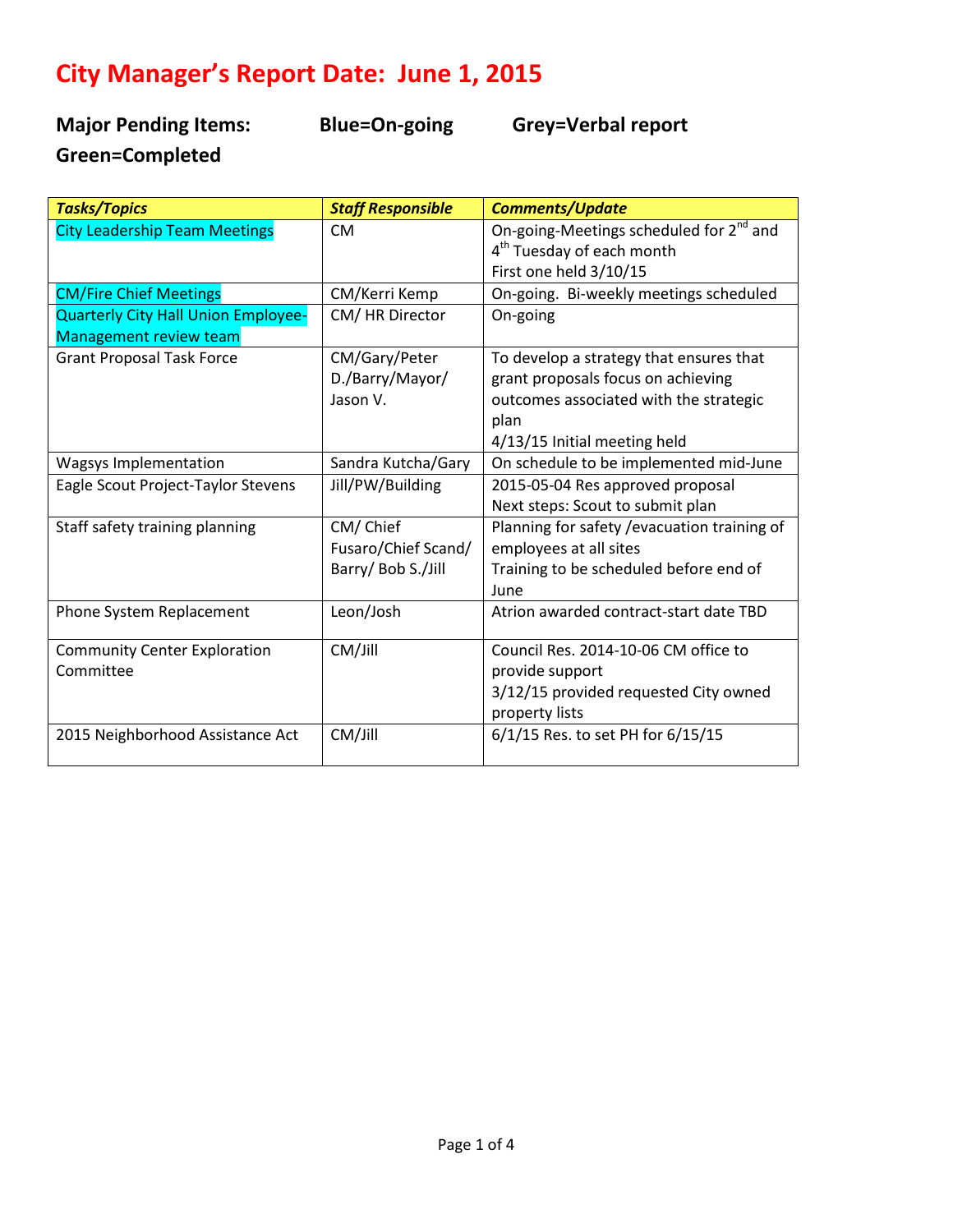### **Department Initiatives/Grants:**

| <b>Department/Grant Entity-Purpose-</b>                                                        | <b>Tasks/Topics</b>                                              | <b>Comments/Update</b>                                                                                                                                                                                                                                                                                                                                                                                                                      |
|------------------------------------------------------------------------------------------------|------------------------------------------------------------------|---------------------------------------------------------------------------------------------------------------------------------------------------------------------------------------------------------------------------------------------------------------------------------------------------------------------------------------------------------------------------------------------------------------------------------------------|
| <b>Amount</b>                                                                                  |                                                                  |                                                                                                                                                                                                                                                                                                                                                                                                                                             |
| <b>Public Works</b>                                                                            | Automated garbage<br>pick-up                                     | -Garbage and recycling cart<br>deliveries to begin next week.<br>-Information sheets pertaining to<br>collection schedules, what to<br>recycle, cart placement, Q&A's,<br>and other relevant information<br>will be included.<br>- Cart delivery will take 2-3 weeks<br>to complete city-wide and may<br>include some weekend deliveries<br>as well.<br>-Residents are NOT to use their<br>carts prior to the June 29th<br>program kickoff. |
| <b>Community Development</b>                                                                   | 5 Year Priority Plan                                             | The City of Norwich Office of<br><b>Community Development is</b><br>required to complete a five year<br>plan to outline the most pressing<br><b>Community Development</b><br>priorities facing Norwich and its<br>residents for the upcoming<br>period 2015 - 2019.<br>Draft plan was available for<br>viewing 5/25/2015.                                                                                                                   |
| Recreation                                                                                     | On-line program<br>registration software                         | Software testing in progress                                                                                                                                                                                                                                                                                                                                                                                                                |
| State Library-City Clerk's Office-\$4000                                                       | Convert paper land<br>records to electronic                      | 2/27/15 agreement signed<br>Work to begin after 7/1/15                                                                                                                                                                                                                                                                                                                                                                                      |
| DSS-Senior Center-\$690,000<br>Project manager-Patrick McLaughlin                              | Renovations-roofing,<br>HVAC, flooring, painting,<br>parking lot | 9/2014-awarded. Project is 60%<br>complete-est. Fall 2015<br>completion                                                                                                                                                                                                                                                                                                                                                                     |
| DECD-Uncas Leap-\$270,000<br>Project Manager-Jeanne Kurasz                                     | Environmental<br>assessment & testing                            | 1/23/15 Grant awarded<br>Work underway                                                                                                                                                                                                                                                                                                                                                                                                      |
| DECD-Shipping St/Terminal Way-                                                                 | Environmental                                                    | 4/17/14 Grant Awarded                                                                                                                                                                                                                                                                                                                                                                                                                       |
| \$200,000                                                                                      | assessments                                                      | Assessments are underway and                                                                                                                                                                                                                                                                                                                                                                                                                |
| Project Manager-Peter Davis/Gary Evans                                                         |                                                                  | ahead of schedule                                                                                                                                                                                                                                                                                                                                                                                                                           |
| <b>DECD Historic Restoration Fund-City Hall-</b><br>\$90,000<br>Project Manager-Pat McLaughlin | Flooring<br>repair/replacement                                   | 3/3/15 Agreement signed<br>Work scheduled to begin mid-<br>summer 2015, completion Fall<br>2015                                                                                                                                                                                                                                                                                                                                             |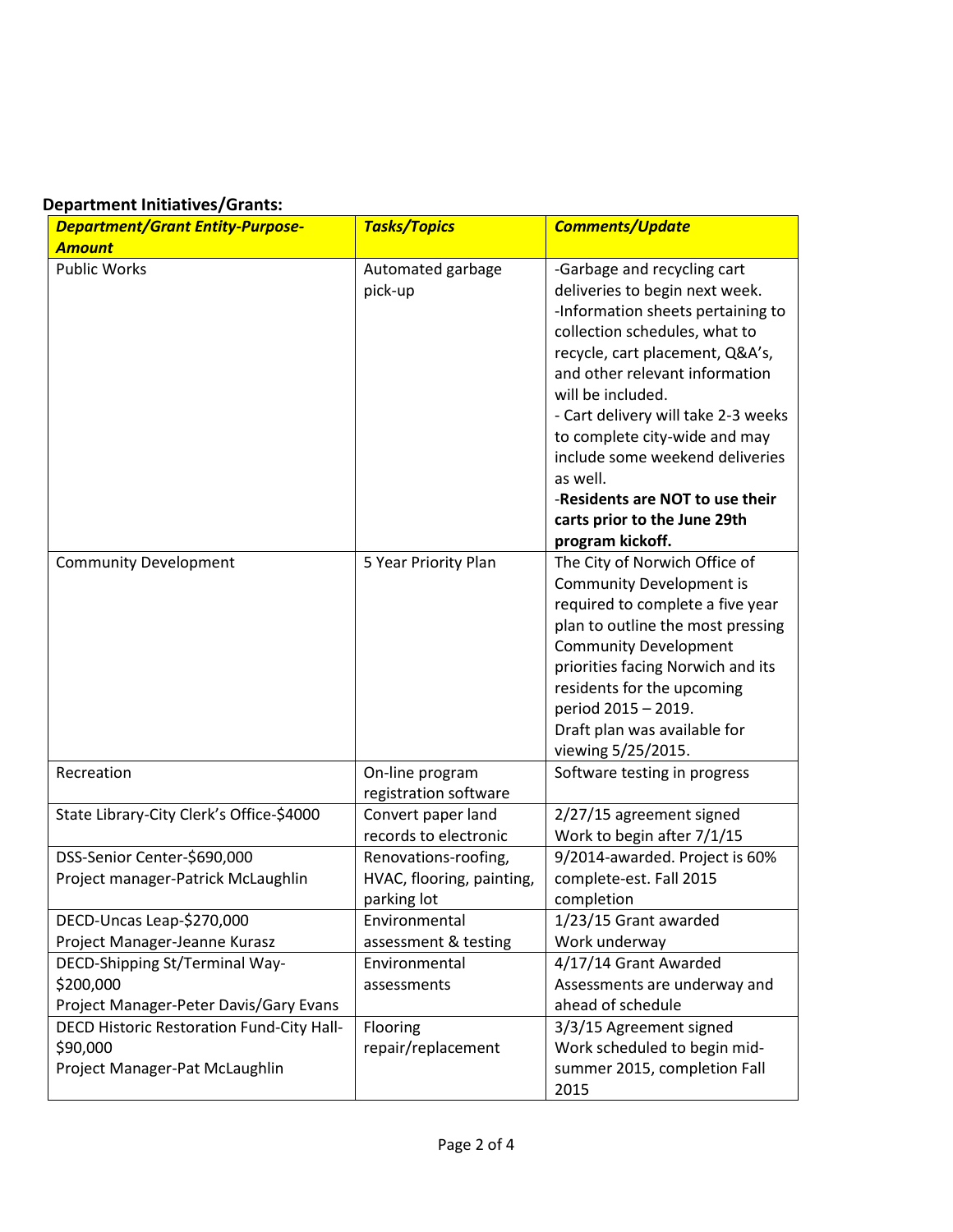| EPA-Shipping St/Chestnut St/Ponemah<br>Mills-\$400,000 | Petroleum & hazardous<br>substance assessment | 12/2014 Application submitted |
|--------------------------------------------------------|-----------------------------------------------|-------------------------------|
| DECD-26 Shipping St-\$200,000                          | Assessment/remediation                        | 4/14/15 Application submitted |
| DECD-Howard Brown Park-\$1,200,000                     | Replace fishing docks                         | 3/2015 Application submitted  |

## **Public Works Streets/Bridges Projects:**

| <b>Grant Entity-Purpose-Amount</b>        | <b>Tasks/Topics</b> | <b>Comments/Update</b>                 |
|-------------------------------------------|---------------------|----------------------------------------|
| DOT-Sherman St Bridge-\$5,400,000         | Replace both        | Awarded in 2012                        |
| Project manager-Ellison/McLaughlin        | bridges at          | In engineering phase with              |
|                                           | intersection of     | construction anticipated to begin      |
|                                           | Sherman &           | 2017-18                                |
|                                           | Asylum              |                                        |
|                                           | <b>Streets</b>      |                                        |
| DOT-Sunnyside Bridge                      | <b>Historic</b>     | Awarded in 2014                        |
| Project manager-Ellison/McLaughlin        | restoration of      | Construction anticipated to begin      |
|                                           | stone               | 2016-17                                |
|                                           | masonry             |                                        |
|                                           | bridge              |                                        |
| DOT - Pleasant Street Bridge -\$1,134,400 | Bridge deck         | Awarded in 2014                        |
| Project manager-Ellison/McLaughlin        | replacement         | Construction anticipated to begin      |
|                                           |                     | 2016-17                                |
| DOT - Connecticut Avenue-\$685,200        | Repave CT           | Awarded in 2014                        |
| Project manager-McLaughlin                | Ave from W.         | Construction anticipated to begin this |
|                                           | Town St. to         | summer                                 |
|                                           | Wisconsin           |                                        |
|                                           | Ave.                |                                        |

#### **Property by Resolution:**

| <b>Tasks/Topics</b>     | <b>Staff Responsible</b>   | <b>Comments/Update</b>                          |
|-------------------------|----------------------------|-------------------------------------------------|
| 5 Belval St, 20 Hunters | CM/Corp. Counsel           | Council res. 2015-05-04 List w/agent            |
| Rd Ext, 82 Old Division |                            |                                                 |
| St, 20R Julian St       |                            |                                                 |
| 130 Prospect Street     | CM/Bill H./Barry E./Jim T. | Council Res. 2015-02-02 Obtain demo estimates   |
|                         |                            | 2/5/15 Bill H. coordinating with Jim Troeger to |
|                         |                            | complete pre-demo survey to obtain estimate     |
|                         |                            | 3/16/15 Evaluating for possible use of CDBG     |
|                         |                            | funds for demo                                  |
|                         |                            | 4/9/15-CDBG funding requirements are in         |
|                         |                            | process                                         |
| 59 School Street        | CM/Bill H./Corp. Counsel   | Council Res. 2015-02-02 Issue developer         |
|                         |                            | RFP3/16/15 Kim McGee working on RFP's           |
|                         |                            | RFP Issued, response date 5/21/15               |